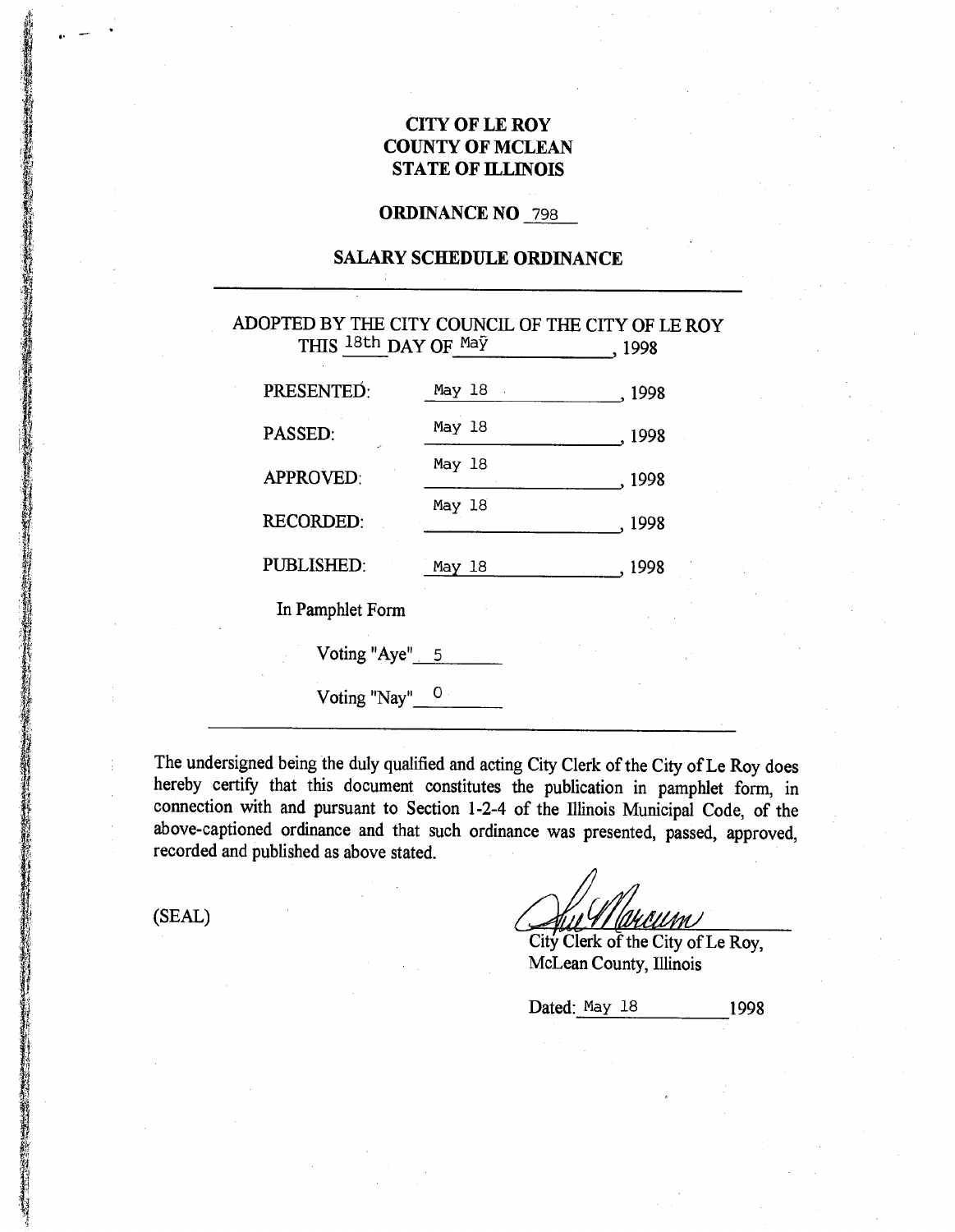# ORDINANCE NO. 798

#### *SALARY SCHEDULE ORDINANCE*

WHEREAS, the Mayor and City Council of the City of LeRoy, McLean County, Illinois, an Illinois municipal corporation, have determined that it is appropriate to change the salaries and pay scales for various city employees and officers,

NOW, THEREFORE, BE IT ORDAINED, by the City Council of the City of LeRoy, in lawful meeting assembled, as follows:

Section 1. Annual Salary Schedule For Elected Officers.

| Mayor             | \$3,500,00 |                                 |
|-------------------|------------|---------------------------------|
| <b>City Clerk</b> | \$1,200,00 |                                 |
| Treasurer         | \$1,200,00 |                                 |
| Council Member    | 50.00      | (per meeting attended; two paid |
|                   |            | absences per fiscal year)       |

Section 2. Salary and Pay Schedule For Appointed Officers and Employees.

| City Administrator   | 40,000.00 annual salary                 |
|----------------------|-----------------------------------------|
| <b>City Attorney</b> | 60.00/hr for council meetings           |
|                      | 115.00/hr for additional legal services |

### *POLICE DEPARTMENT*

|                                                    | minimum hr. wage    | maximum hr. wage | annual salary |
|----------------------------------------------------|---------------------|------------------|---------------|
| Police Chief                                       |                     | --               | \$33,166.00   |
| Police Sergeant                                    |                     | $\sim$           | \$24,720.00   |
| Police Officers (full                              |                     |                  |               |
| time with PTI)*                                    | \$10,40             | \$11.33          |               |
| Police Officers                                    |                     |                  |               |
| (part time w/ PTI)                                 | \$7.73              |                  |               |
| Police Officers                                    |                     |                  |               |
| (part time no PTI)                                 | \$7.21              | ⊷.               | --            |
| Sunday Stand-By                                    | \$40.00/8 hr. shift |                  | --            |
| * PTI- Police Training Institute course completed. |                     |                  |               |

### *STREET DEPARTMENT*

|    |                                                                      | minimum hr. wage | maximum hr. wage | annual salary    |
|----|----------------------------------------------------------------------|------------------|------------------|------------------|
| j. | Supervisor of Street<br>Dept. (full time)<br><b>Street Employees</b> | \$9.95           | \$11.08          | $\bullet\bullet$ |
|    | (full time)<br><b>Street Employees</b>                               | \$9.60           | \$10.46          | $\bullet\bullet$ |
|    | (part time)                                                          | \$7.00           | none             | $- -$            |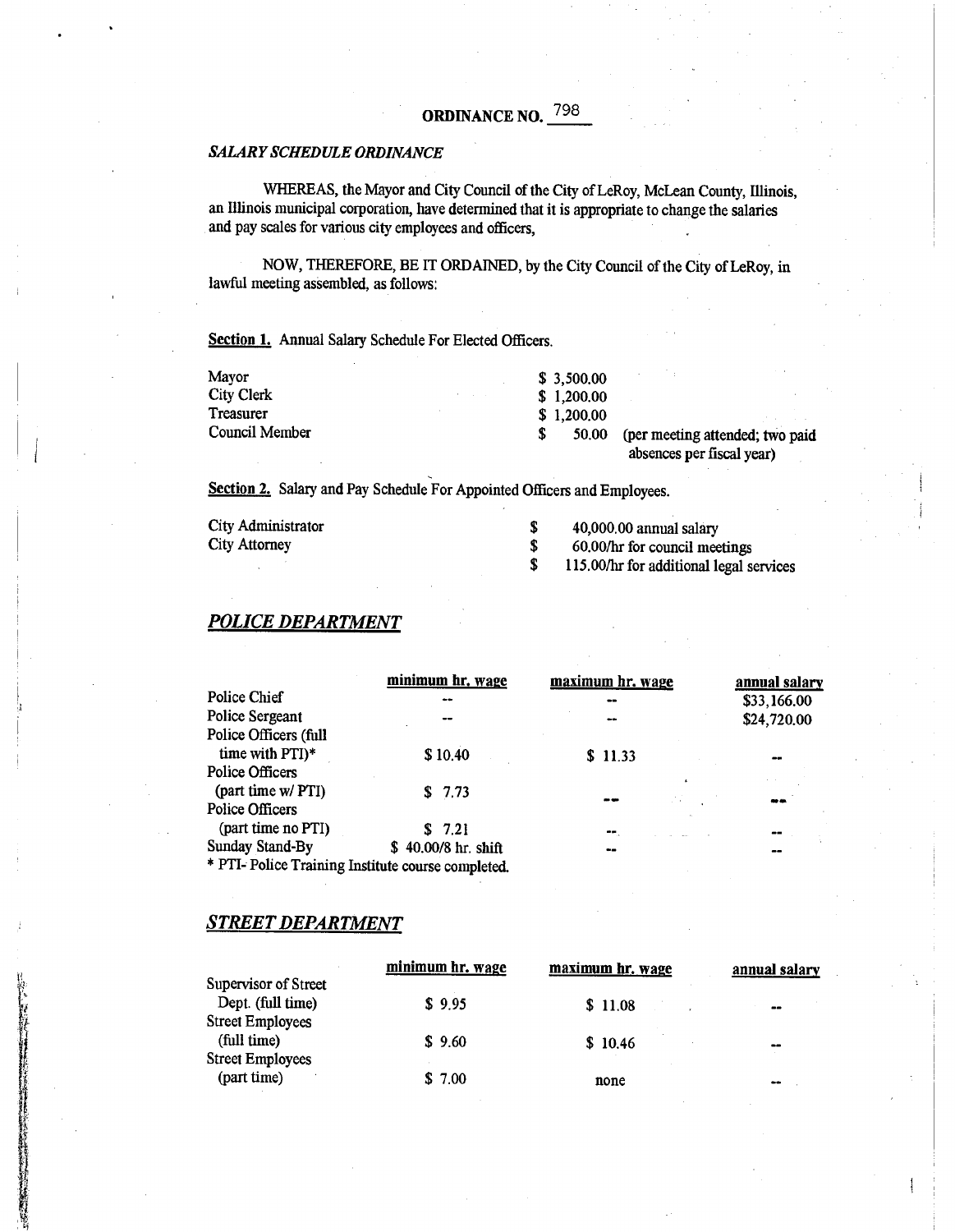# *WATER DEPARTMENT*

|                      | minimum hr. wage | maximum hr. wage | annual salary |
|----------------------|------------------|------------------|---------------|
| Water Plant Sup.     |                  |                  |               |
| (full time)          | \$12.10          | \$13.18          |               |
| Water employees      |                  |                  |               |
| (Class B License)    | \$10.30          | \$11.33          |               |
| Water employees      |                  |                  |               |
| (Class C License)    | \$10.00          | \$10.92          |               |
| Water employees      |                  |                  |               |
| (Class D License)    | 9.90<br>S.       | \$10.82          |               |
| Water Dept. Operator |                  |                  |               |
| (no license)         | 9.62<br>S        | \$10.53          |               |
| Water Dept. Trainee  |                  |                  |               |
| (3 mo. Probation)    | 8.42<br>S        | 9.30<br>S        |               |
| Water Dept.          |                  |                  |               |
| (part time)          | 7.00             | none             |               |
|                      |                  |                  |               |

# *SEWER DEPARTMENT*

|                          | minimum hr. wage | maximum hr. wage | annual salary |
|--------------------------|------------------|------------------|---------------|
| Sewer Plant Sup.         |                  |                  |               |
| (full time)              | \$12.10          | \$13.18          | --            |
| Sewer employees          |                  |                  |               |
| <b>Class III License</b> | \$10.30          | \$11.33          |               |
| Sewer employees          |                  |                  |               |
| <b>Class IV License</b>  | \$10.00          | \$10.92          |               |
| Sewer employees          |                  |                  |               |
| no license               | S<br>9.42        | \$10.56          |               |
| Sewer Dept. Trainee      |                  |                  |               |
| 3 mo. Probation          | \$<br>8.42       | 9.30<br>S        |               |
| Sewer/Water with         |                  |                  |               |
| Class IV/B Lic.          | \$10.60          | \$11.54          |               |
| Dir. Public Works        | --               | <b>MAG</b>       | \$38,367.50   |
| Sup. Of any 2 Dept.      |                  |                  | \$28,266.29   |

# *OFFICE and OTHER POSITIONS*

|                          | minimum hr. wage | maximum hr. wage | annual salary           |
|--------------------------|------------------|------------------|-------------------------|
| Office Manager           |                  |                  | \$20,291.00*            |
| Adm. Assistant           | 8.00<br>S.       | 10.04<br>S.      | --                      |
| Part time/temporary      | 5.50<br>S        | 8.00<br>\$       |                         |
| City Collector/          |                  |                  |                         |
| <b>TIF Administrator</b> |                  |                  | \$1,500.00              |
| Office Custodian         |                  |                  | Up to \$25.00 per week  |
| <b>Animal Control</b>    | $$250.00/m$ o.** |                  |                         |
| Officer (contract)       |                  |                  |                         |
| Building/Zoning          |                  |                  | \$7,725.00 plus \$50.00 |
| Administrator            |                  |                  | vehicle expense per mo. |
| Building/Zoning          |                  |                  |                         |
| Assistant                |                  |                  | \$2,060.00              |
| Summer Youth             |                  |                  |                         |
| employment               | \$5.50           | --               |                         |
| Plumbing Inspector       | \$40.00/permit   |                  |                         |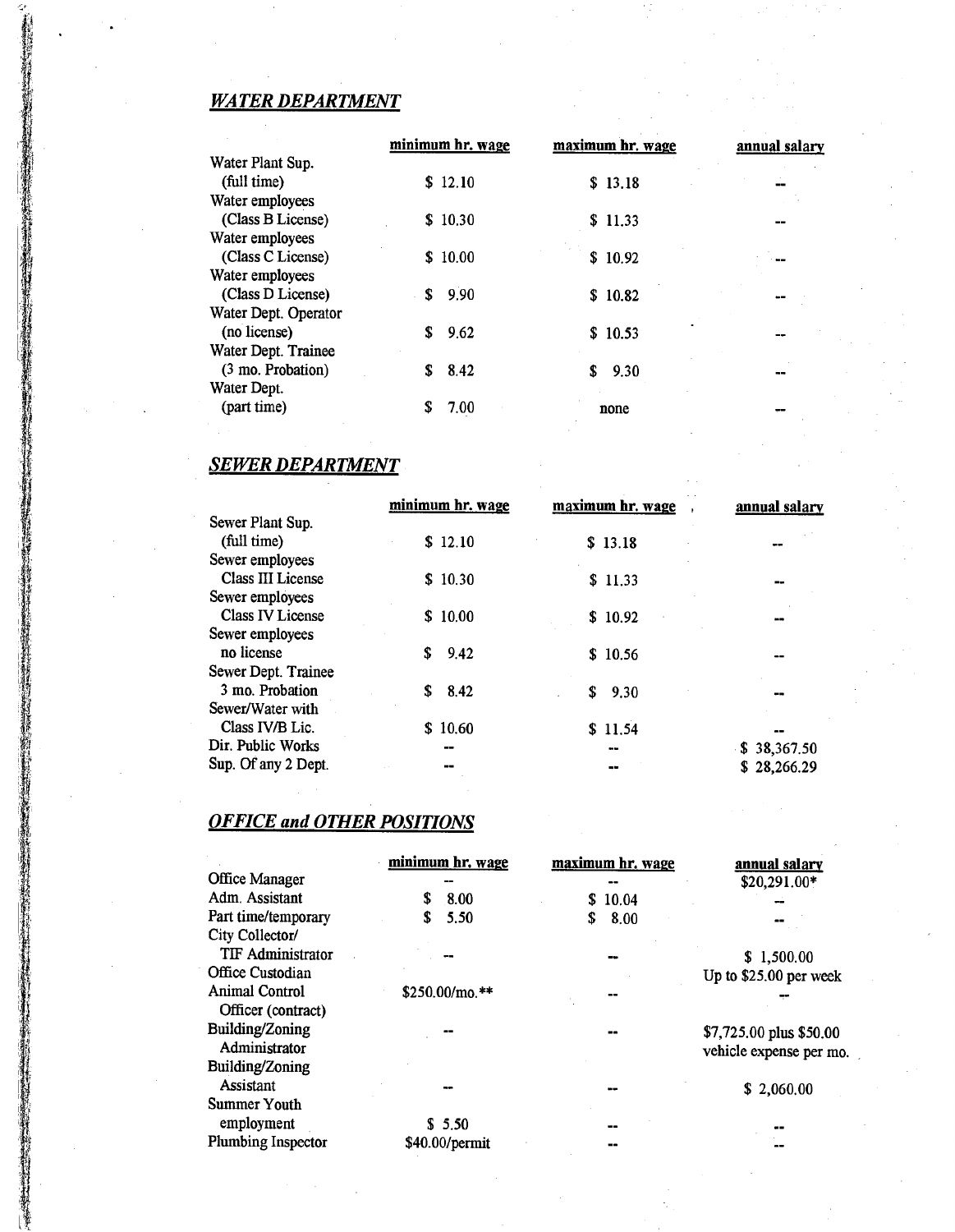Community Bldg. Custodian \$216.30/mo.

\* Office Manager will receive compensation of \$10.00 per hour for up to 3 hours per council meeting if unable to schedule these hours as compensatory time off within a one month period.

\*\*This position can be broken down and assigned to "First" Animal Control Officer and a "Second" Animal Control Officer, in which case the First Animal Control Officer will be paid \$150.00/month and his or her primary responsibility shall be to handle dog control. The Second Animal Control Officer shall be paid \$100.00/month and his or her primary responsibility shall be to handle cat control. Whether the position remains at one Animal Control Officer, or is divided between the First and Second Animal Control Officers, the position would be considered a contract position to be filled by one or two independent contractors.)

**Section 3.** The effective date of the Salary and Compensation Schedules as set forth herein, as well as the other provisions regarding compensation and benefits as set forth after the section, shall be May 1, 1997.

**Section 4.** The City Council hereby delegates authority to the Director of Public Works, Chief of Police, Office Manager and any other department head, from time to time serving in the City Administration, to raise the hourly rate of any employee or subordinate supervisor's compensation up to the maximum amount indicated under the salary and pay schedule for appointed officers and employees as set forth previously in this ordinance. Temporary supervisors shall have no authority to make such changes. A pay raise in an hourly rate as permitted hereunder to be made by the Director of Public Works, Chief of Police Office Manager or other department head shall take effect beginning the next pay period after the department head takes such action. Reduction in pay or other compensation may only be made by the City Council and only upon the recommendation of the department head of the individual employee for whom the reduction is being considered, unless such reduction in pay or termination of pay is for disciplinary reasons, separation from service, or for other good cause.

Section 5. Any individual assigned to the position of "acting department head" or a higher position on a temporary basis shall be paid his or her regular hourly wages for the 3 days after the temporary assignment becomes effective. Once that individual has been assigned to the acting or temporary position of department head or higher position, and has held such acting or temporary position for three days, that individual shall be paid for each day after the first 3 days at the rate of \$1.00 per hour over and above the hourly rate the individual was receiving at the time the acting of temporary assignment was made.

Section 6. Police Officers attending court as required from time to time in connection with their official capacities and duties will receive the regular hourly rate for such court duty time and shall not be compensated for overtime for such hours, even though such service time may result in an officer having served more than forty hours in any regular service week.

**Section** 7. All new full time employees (new full time police officers shall not be considered in this category) shall be paid full pay from the date of employment and shall remain on probation for a period of ninety (90) days, said probation period being for the purpose of determining the individual's ability to perform the duties of his or her job or capacity satisfactorily. All new full time police officers shall be paid at the full time rate from the beginning service date for a period of twelve (12) months which period shall be considered a probation period; additional probation time may be added at the discretion of the City Council as deemed necessary after a performance evaluation near or at the end of the first twelve (12) month probation period, and with additional performance evaluations annually or more often as may be deemed appropriate by the police committee or the Police Chief..

**Section 8.** This ordinance shall be in full force and effect from and after its passage, approval and publication in pamphlet form, as required by law.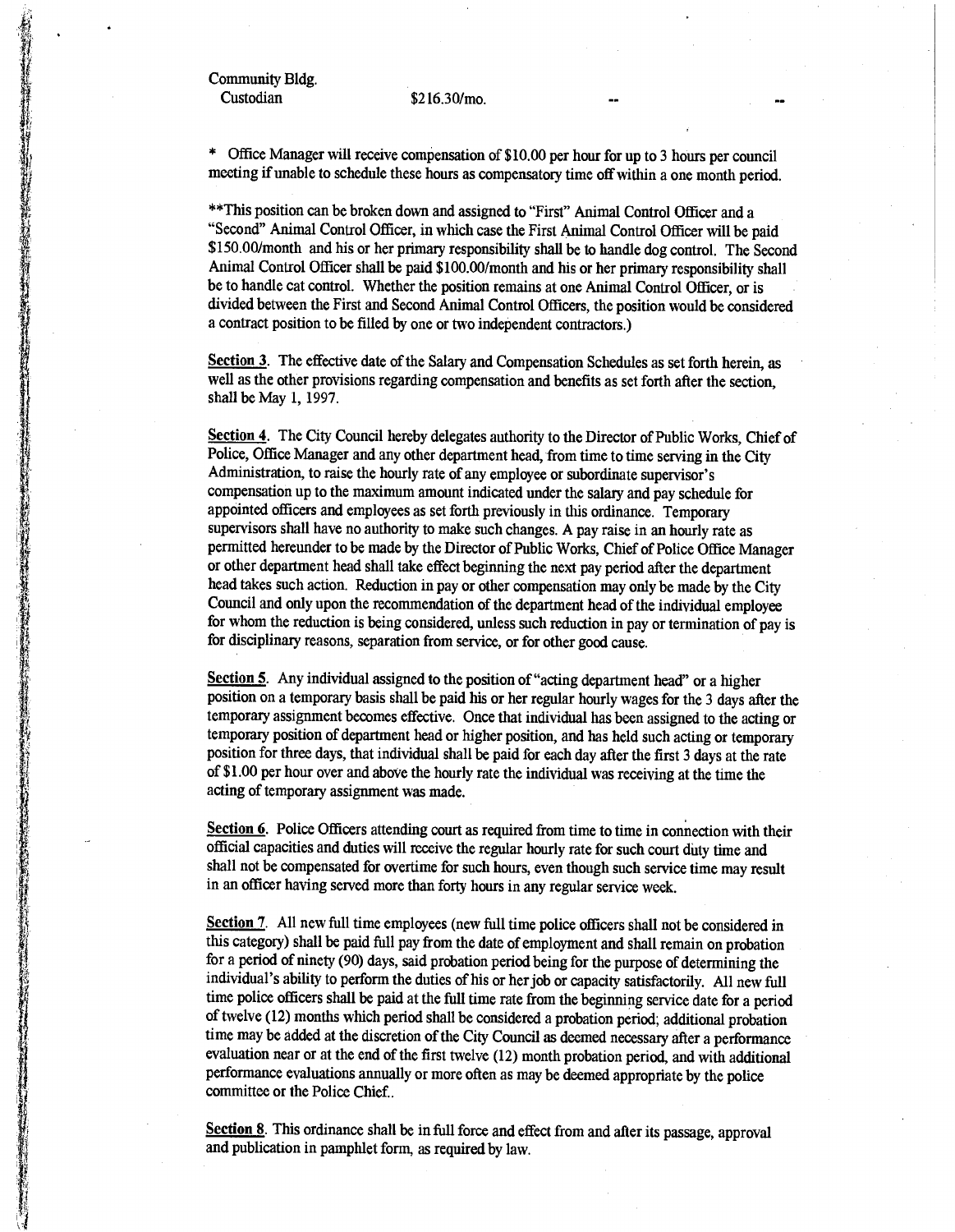PASSED by the City Council of the City of Le Roy, Illinois, upon the motion by

Dave McClelland seconded by Dawn Thompson by roll call vote on the  $18th$  day of May , 1998 as follows:

Aldermen elected 6 Aldermen present 5

vorng AViles, Ron Litherland, Dave McClelland, W.H. Weber, Dawn Thompson

VOTING NAY: **None** 

Ď

ABSENT, ABSTAIN, OTHER: Dick Oliver, absent

and deposited and filed in the office of CITY Clerk in said municipality on the 18th day of May 1998.

**C~&~**  Sue Marcum, City Clerk of City of

Le Roy, McLean County, Illinois

APPROVED BY the Mayor of City of Le Roy, Illinois, this  $18th$ day of May 1998.

X

Robert Rice, Mayor of City of Le Roy, McLean County, Illinois

ATTEST: (SEAL)

X

Sue Marcum, City Clerk of City of Le Roy, McLean County, Illinois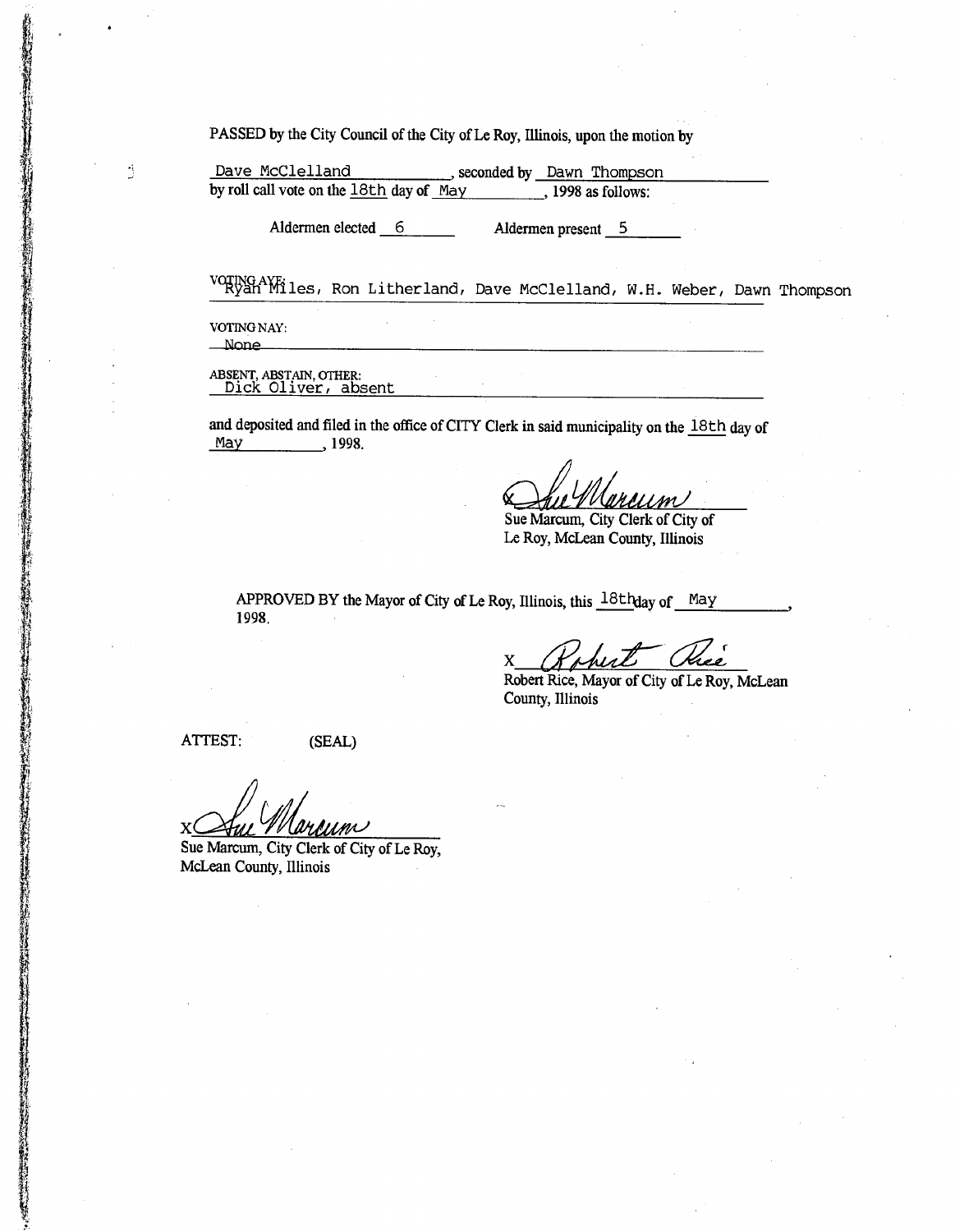STATE OF ILLINOIS ) SS: COUNTY OF MCLEAN )

I, Sue Marcum, do hereby certify that I am the duly qualified and acting City Clerk of the City of Le Roy, MCLean County, Illinois, and as such City Clerk that I am the keeper of the records and files of the Mayor and the City Council of said City.

I do further certify that the foregoing is a true, correct and complete copy of an ordinance entitled:

## **SALARY SCHEDULE ORDINANCE**

I do further certify said ordinance was adopted by the City Council of the City of Le Roy at a regular meeting on the  $18th$  day of  $M_{\text{day}}$ , 1998, and prior to the making of this certificate the said ordinance was spread at length upon the permanent records of said City where it now appears and remains as a faithful record of said ordinance in the record books.

Dated this  $_{18th}$  day of  $_{\text{Mav}}$  1998. City Clerk

(SEAL)

I

**など、それでは、それは、このことは、このことは、それは、そのことに、そのことに、そのことは、そのことは、そのことに、そのことは、そのことは、そのことは、このことは、そのことは、そのことは、そのことに、そのことに、そのことに、そのことに、そのことに、そのことに、そのことに、そのことに、そのことに、そのことに、そのことに、そのことに、そのことに、そのことに、そのことに、そのことに、そのことに、そのことに、そのことに、そのことに、そのこと** 

**CONTRACTOR**